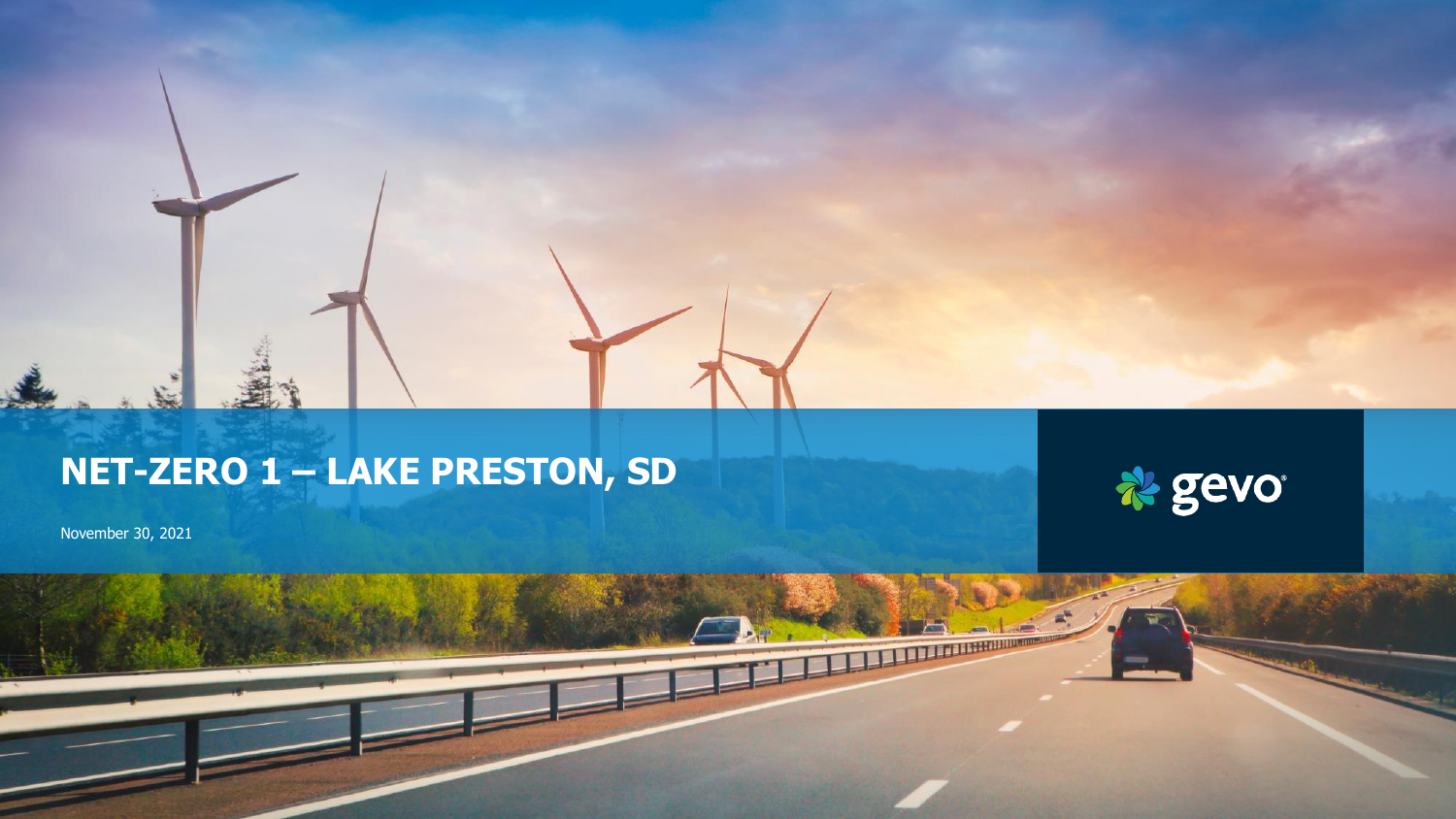# GEVO – WHAT WE DO & OUR VISION

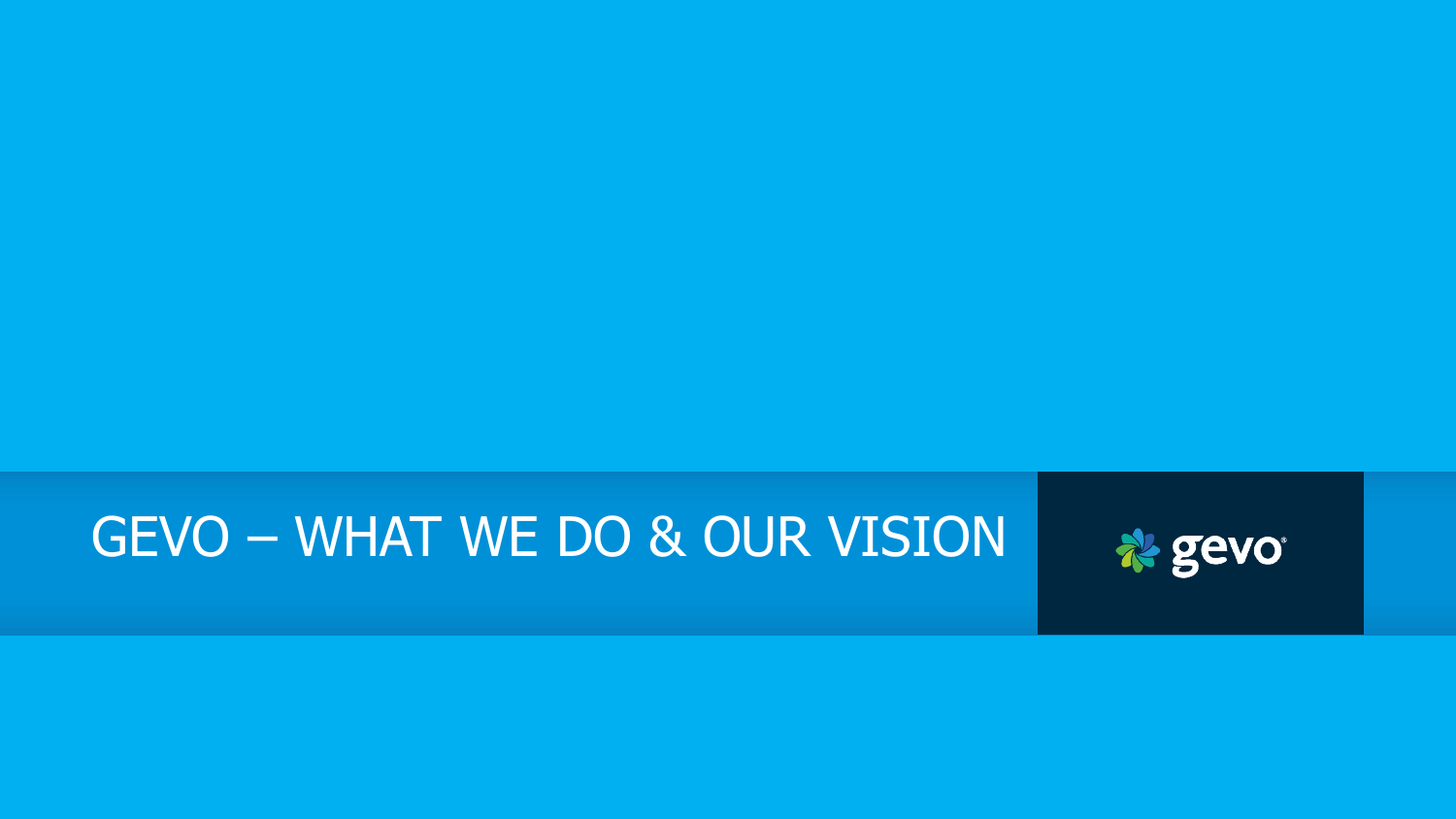### **CHANGING WHAT IS POSSIBLE:** CREATING A LOW-CARBON FUTURE

## **TRANSFORM RENEWABLE ENERGY INTO LIQUIDS**



**ENABLES DECARBONIZATION OF FOOD, FUELS, CHEMICALS AND MATERIALS**

• **We intend to transform renewable energy sources into a "drop in" fungible hydrocarbons for fuels and chemicals**

• We intend to **manage and HOLD ACCOUNTABLE carbon and sustainability**  across the **whole business system catalyzing change in agriculture, forestry, and biomass sourcing**

• **We are developers and investors** in biogas, wind electricity, in addition to hydrocarbons

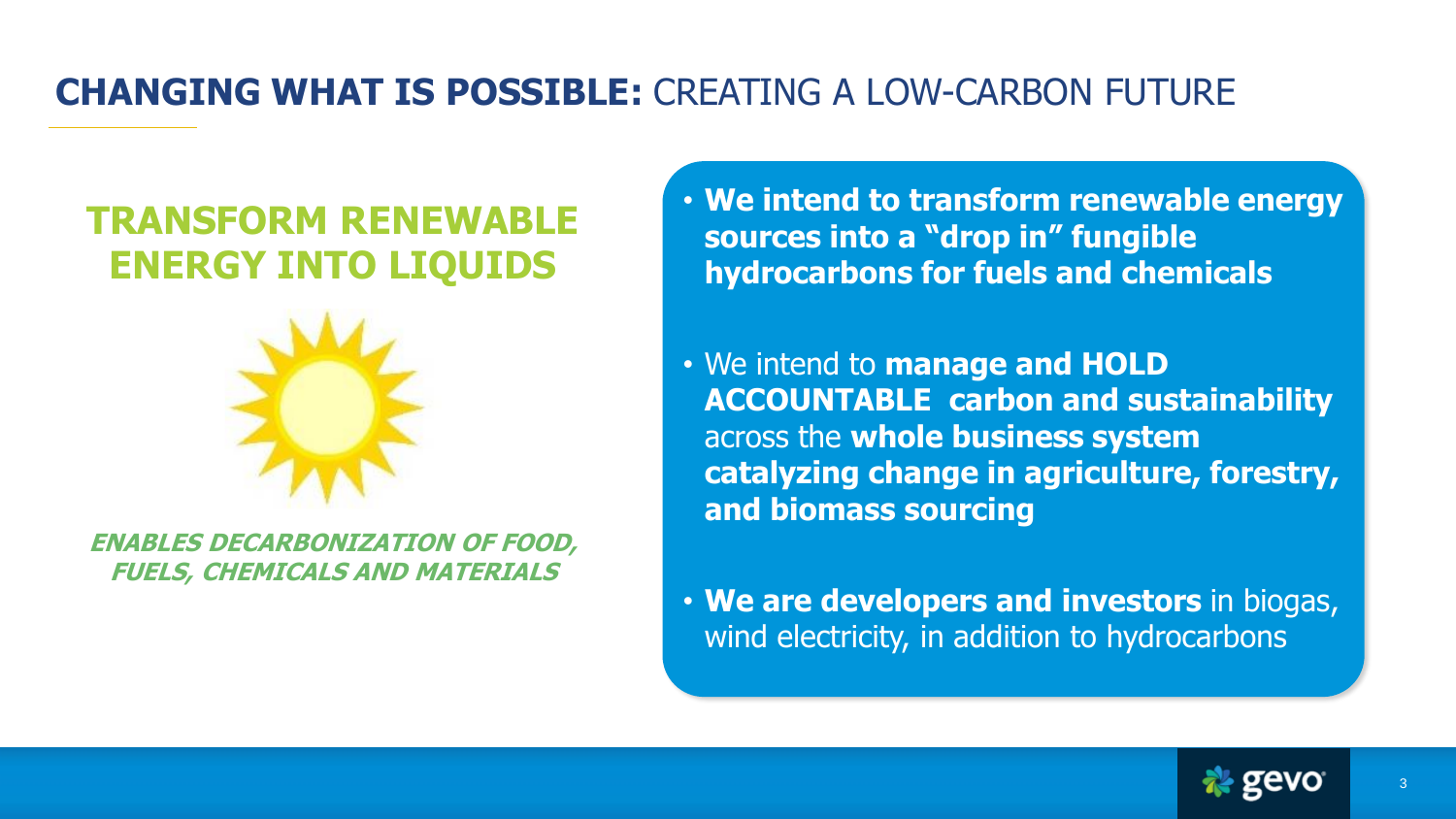### DROP-IN GASOLINE, JET FUEL, AND OTHER HYDROCARBONS WITH NET-ZERO GHG EMISSIONS WHEN BURNED, AND IN THE US LOTS OF PROTEIN TOO



Most carbohydrate-based raw material can work



- **Proven technology in production and product use.** Carbohydrates to alcohols to drop in **hydrocarbons**
- The value of carbon can now be priced
- We believe we have the customer demand to require multiple large plants
- We are using a financeable contract approach, successfully, with customers

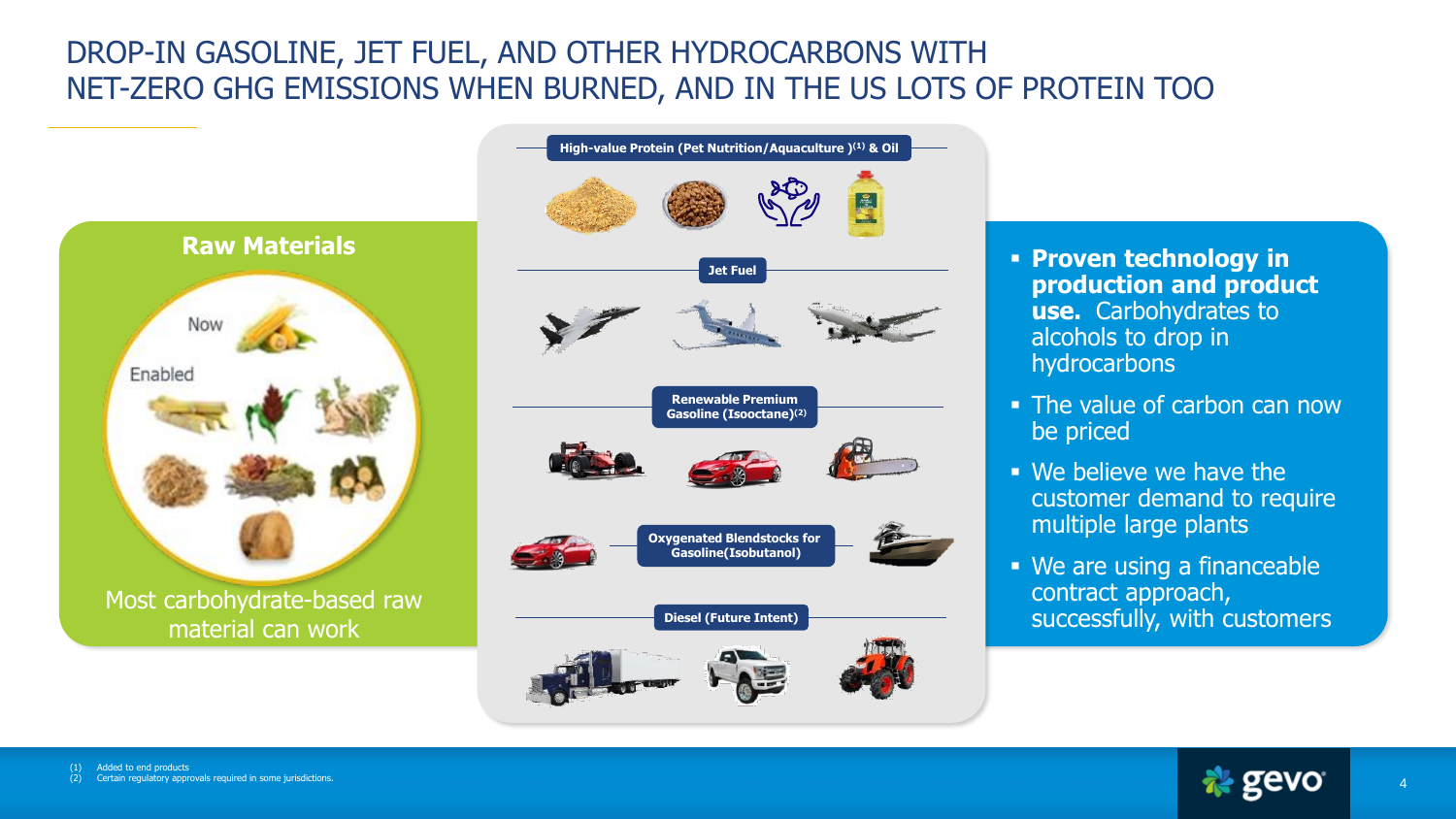### DEMAND IS INCREASING: WE BETTER THINK BIGGER, SOONER

#### **Contract Portfolio**

#### • **Large, Growing Portfolio** P

- Approximately  $$1.6$  billion<sup> $(1)$ </sup> in financeable contracts in place
- Additional  $>$ \$20 billion<sup>(2)</sup> actively being discussed or negotiated with high-quality customers
- √ Long-Term: Majority of contracts have 6-7 year terms once the production facility begins production

#### **Recent MOUs/Deals to Support SAF Production**





#### **Increasing Market Traction**



(1) The estimate is based on certain revenue assumptions in the contracts, including the value of certain environmental credits and the sales price of the fuel. This estimate represents the revenue over the entire term of

(2) Calculated as in (1) and represents an estimate of potential outcomes depending on discussions and negotiations. There can be no guarantee that any of these contracts get executed and close. They are being discussed an

(3) Includes distributors and end customers

(4) Based on Project Net-Zero 1

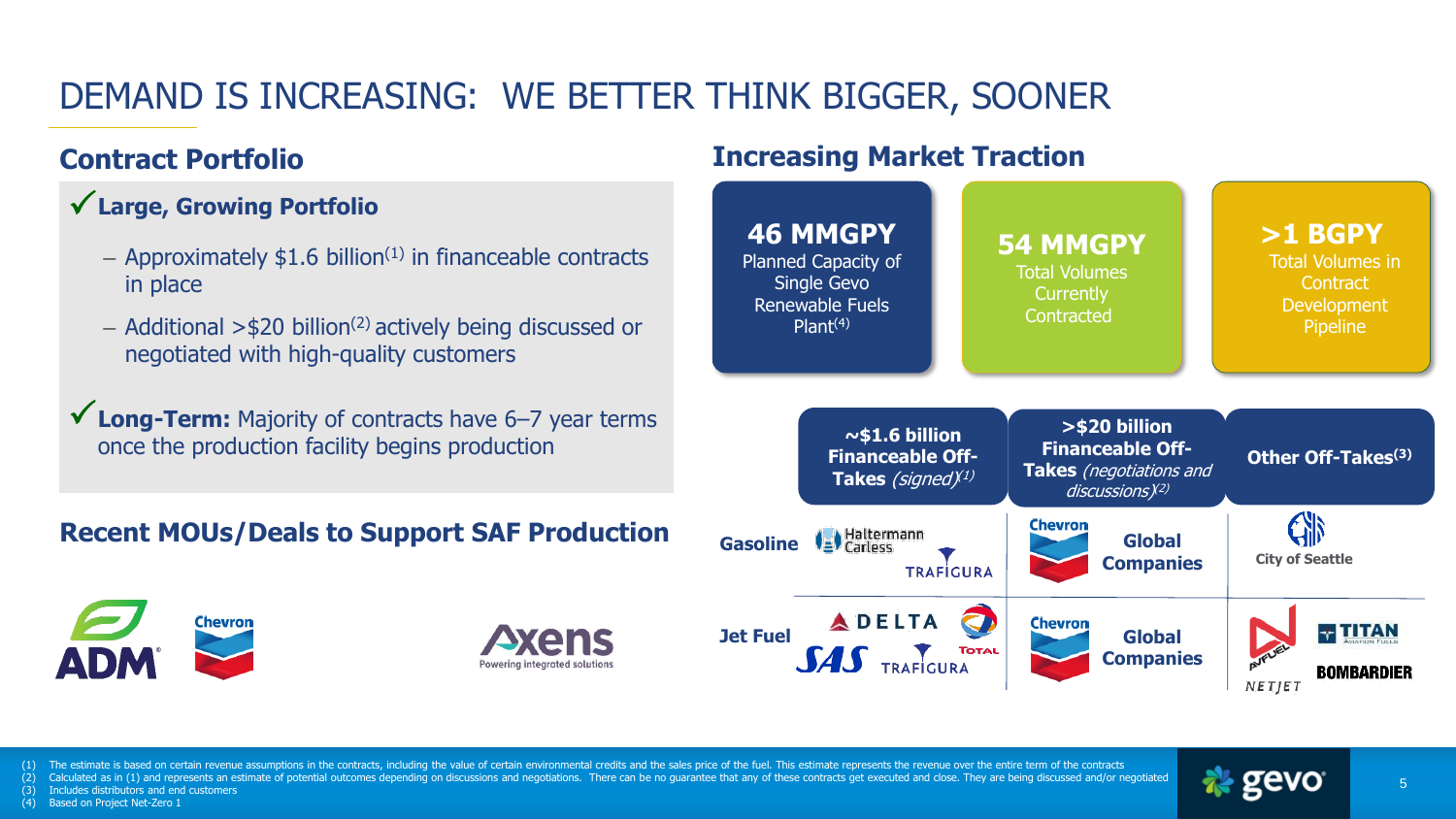### NET-ZERO 1\*: BEING ENGINEERED NOW. EXPECTED TO STARTUP IN 2024

**An "Off-the-Grid" Renewable Protein, Oil, Chemical and Hydrocarbon Plant VIA Isobutanol Route\*\***



\*Currently Planned for Lake Preston, volumes of inputs and products are subject to change. \*\*The plant would be connected to the grid to supply energy to the grids, and also to take energy from the grids if needed. The plant is being designed to be self sufficient for its energy between what can be generated on-site and from the planned off-site wind farm. Gevo may also bring RNG to the plant from its RNG project. \*\*\*EBITDA projection is subject to assumptions such as corn price, oil price, protein price, carbon value, and others that can change. The projection is based upon data we have today.

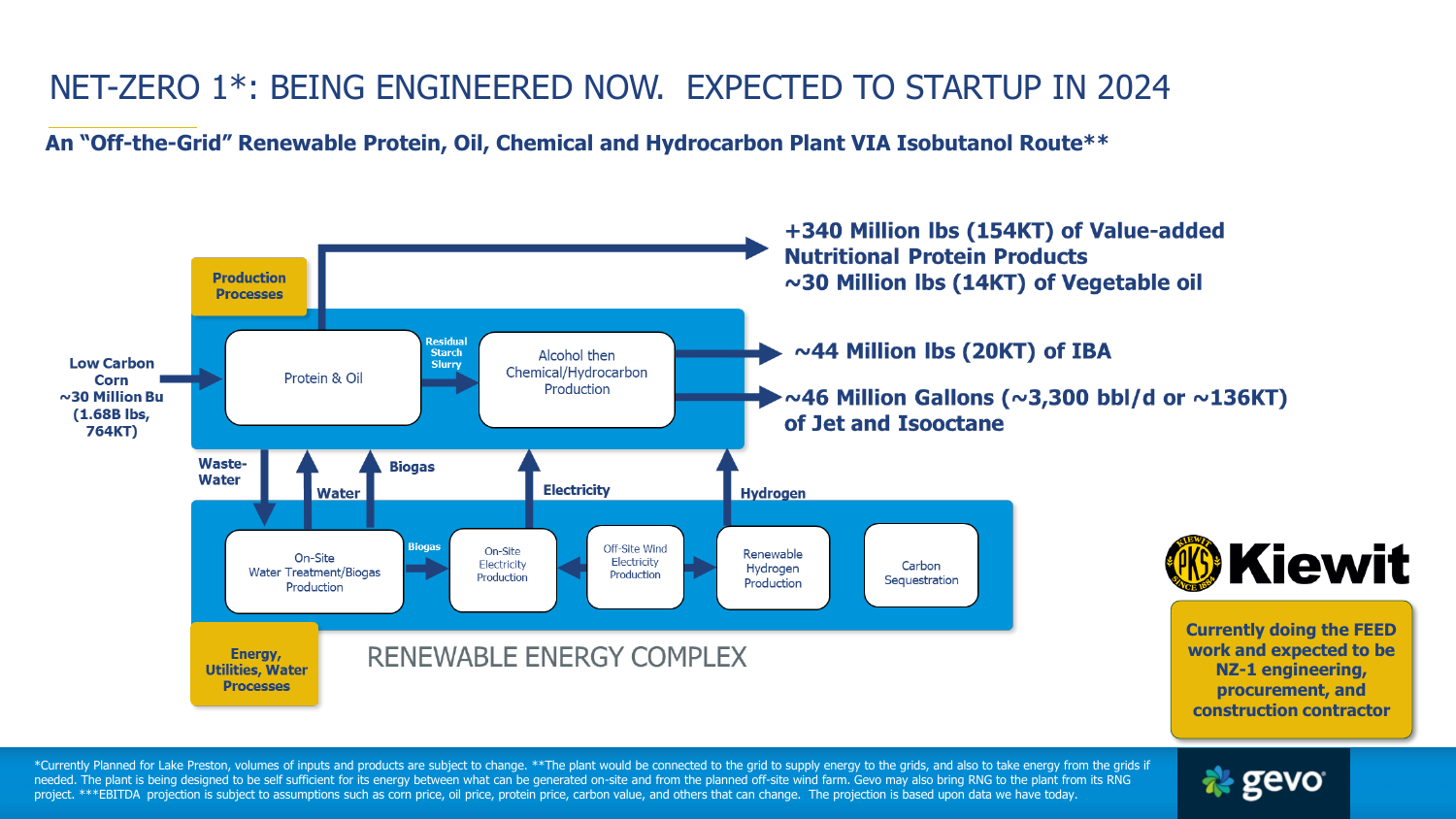### CORN DEMAND

- $\cdot$  ~30 million bushels of corn required to meet off-take obligations
- 15 day of corn storage will be part of the original site plan: currently exploring potential ground pile opportunities during harvest each year
- Gevo wants to buy bushels directly from farmers and commercial elevators within 40-mile radius